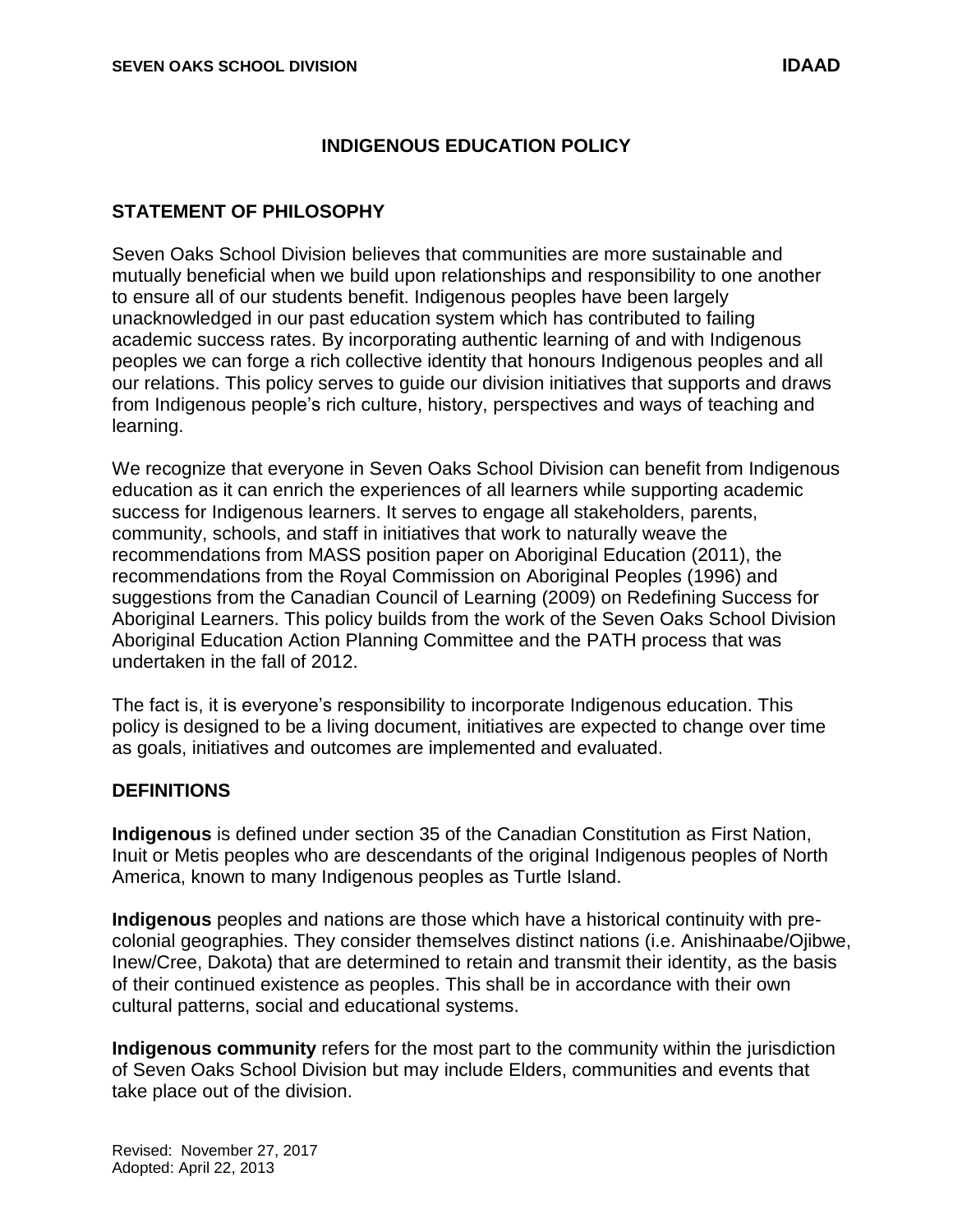- The division will ensure that Indigenous perspectives are implemented as basic expectations in all core curricular areas including Social Studies, ELA, History, Math, Science, Physical Education, the K-8 Arts and in French Immersion as outlined by the province. In addition, teachers will implement the following:
	- Distinctive learning outcomes for Indigenous education will be implemented as a basic expectation - as per outlined in Social Studies curriculum.
	- Residential School curriculum will be implemented for Grade 9 Social Studies and Grade 11 History courses.
	- Treaty Education will be implemented for all learners.
- High schools will offer Indigenous studies courses including Indigenous Studies 12 and World Issues.
- The division will support the implementation of holistic learning opportunities which includes development of physical, emotional, mental and spiritual aspects of learners- as identified through the [First Nations Life Long Learning Model from](http://www.afn.ca/uploads/files/education/5._2007_redefining_how_success_is_measured_en.pdf)  [the Canadian Council of Learning.](http://www.afn.ca/uploads/files/education/5._2007_redefining_how_success_is_measured_en.pdf)
- The division will create authentic Indigenous learning spaces that support experiential learning that reflect Indigenous learning for all students.

## **2. Professional Development**

- Professional learning opportunities will be offered to afford all staff in the division with opportunities to develop a healthy knowledge and appreciation of Indigenous history, culture, perspective and ways of teaching and learning.
- **Professional learning opportunities will be offered in both English and French.**

#### **3. Indigenous Languages**

 Seven Oaks School Division will be committed to offering Indigenous language programs for students, staff and parents of the division.

## **4. Parent and Community Involvement**

 Staff at all levels shall seek to engage Indigenous parents/community in active and meaningful ways that demonstrate respect and reciprocity.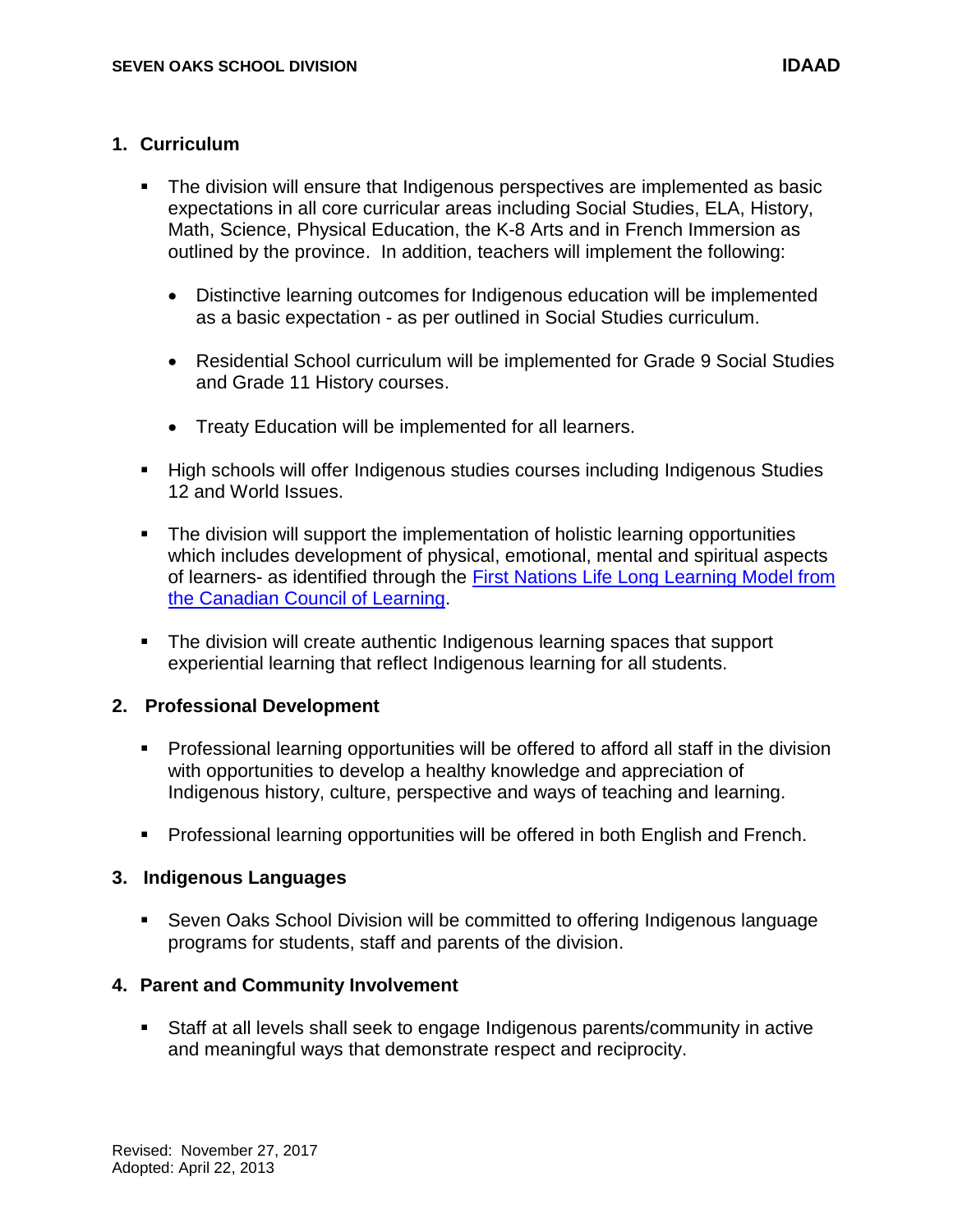- Staff will seek to increase Indigenous parent/child/caregiver participation in 0 to 5 year programming.
- A wide variety of Indigenous people and community resources will be utilized in the development and implementation of Indigenous education outcomes.

## **5. Student Supports**

- The division will develop and maintain supports for students transitioning from rural, northern and outside of Winnipeg Indigenous communities to attend school in Seven Oaks School Division.
- The division will provide culture and language programming to support academic success and retention of cultural identities.
- Learning opportunities will be created to ensure every student graduating from Seven Oaks School Division has a healthy knowledge and appreciation of Indigenous histories, cultures and perspectives.
- When possible student learning will include opportunities for experiential learning that reflect Indigenous ways of teaching and learning.

## **6. Employment Equity**

 The division will maintain and further develop initiatives for hiring Indigenous peoples for various positions at all levels in Seven Oaks School Division.

## **7. Accountability: Assessment and Evaluation**

- **The Superintendents and Trustees will be responsible for ensuring the** implementation of the Indigenous Education Policy by:
	- Supporting the planning and organization of the educational programs consistent with the goals of this Indigenous Education policy.
	- Ensuring annual plans of all schools and departments include Indigenous education outcomes.
	- Providing opportunity for parents/guardians/community, students and educators to have on-going input into as well as assessment and evaluation of targeted funding which may include:
		- o BSSIP Building Student Success with Indigenous Parents
		- o AAA Aboriginal Academic Achievement Grant
	- The division will hire support personnel (i.e. Support Teachers, Artist-in-Residence, Elder-in-Residence, Youth Transition/Mentorship workers, Community Connectors) to assist with the implementation of this policy.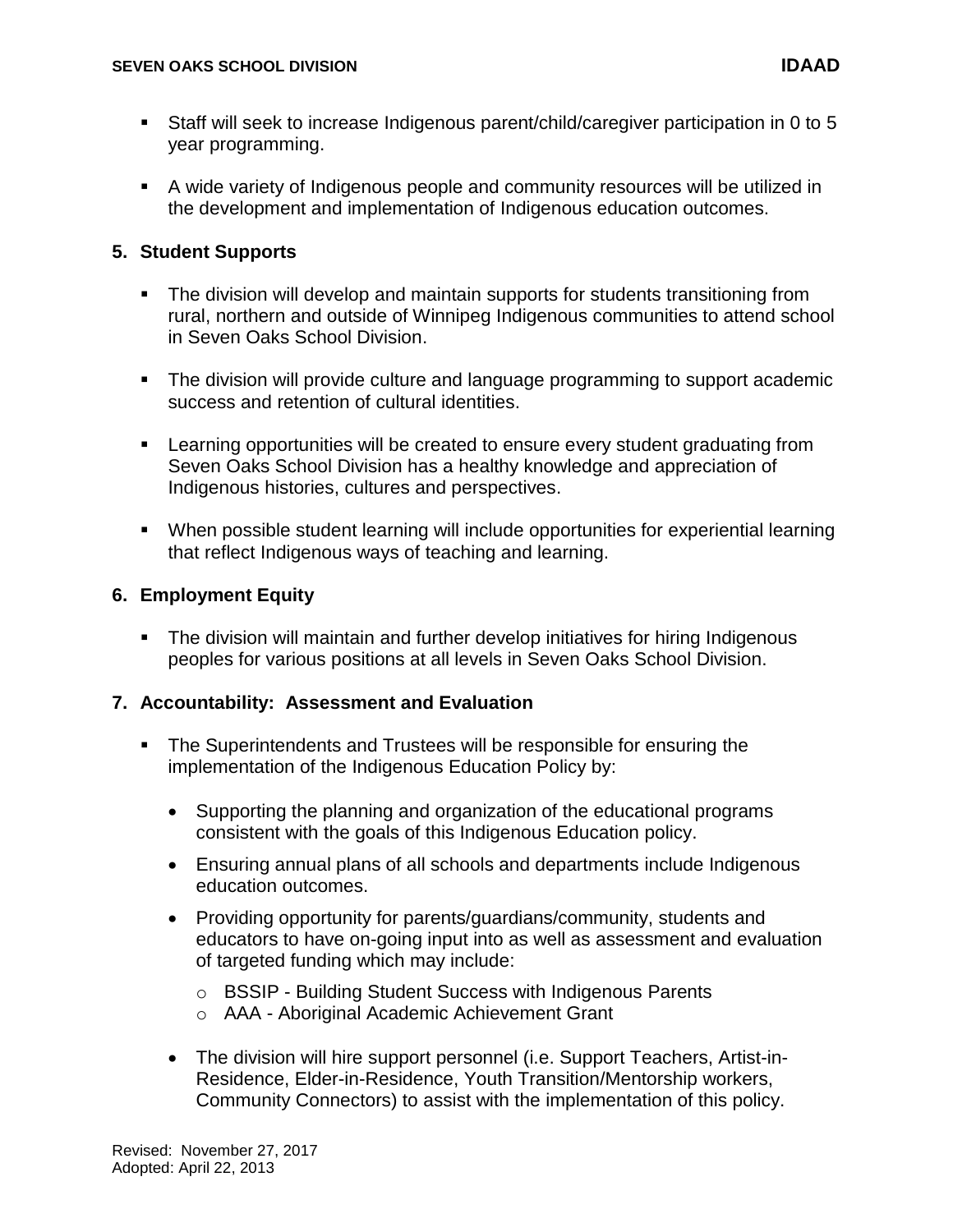- Data will be accurately collected and reported to support the implementation and evaluation of initiatives (i.e. Indigenous self-declaration data, attendance and graduation rates).
- **Administrators will be responsible for the implementation of the Indigenous** Education policy at the school level to ensure Indigenous education outcomes are met.
- **Teachers and support staff will be responsible for ensuring that teaching and** learning practices are consistent with the goals outlined in this Indigenous Education policy.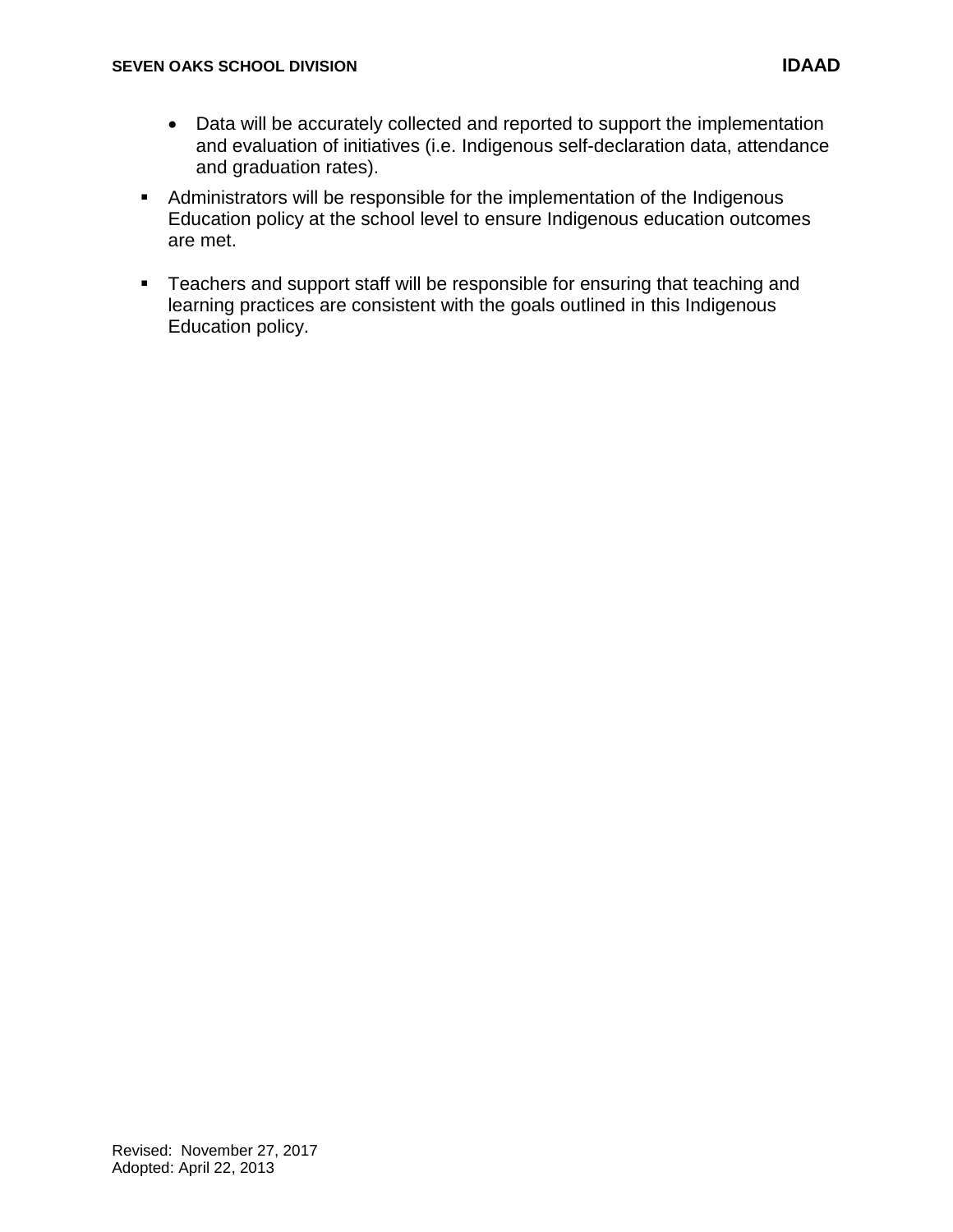# **SEVEN OAKS SCHOOL DIVISION INDIGENOUS EDUCATION POLICY**